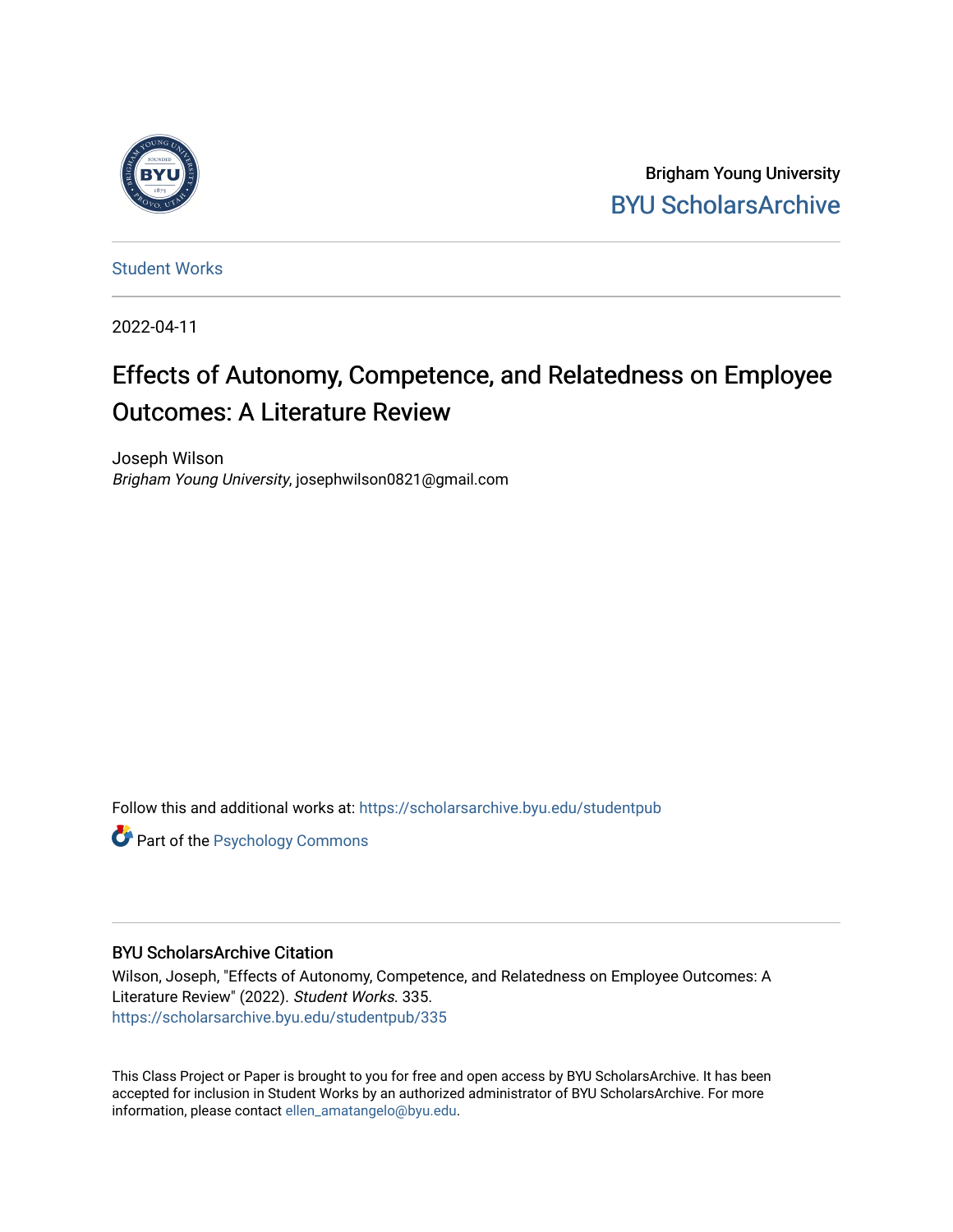## **Effects of Autonomy, Competence, and Relatedness on Employee Outcomes: A Literature**

**Review**

Joseph Wilson

Department of Psychology, Brigham Young University

### **Author Note**

I have no known conflict of interest to disclose.

Correspondence concerning this article should be addressed to Joseph Wilson. Email:

j.wilzn21@gmail.com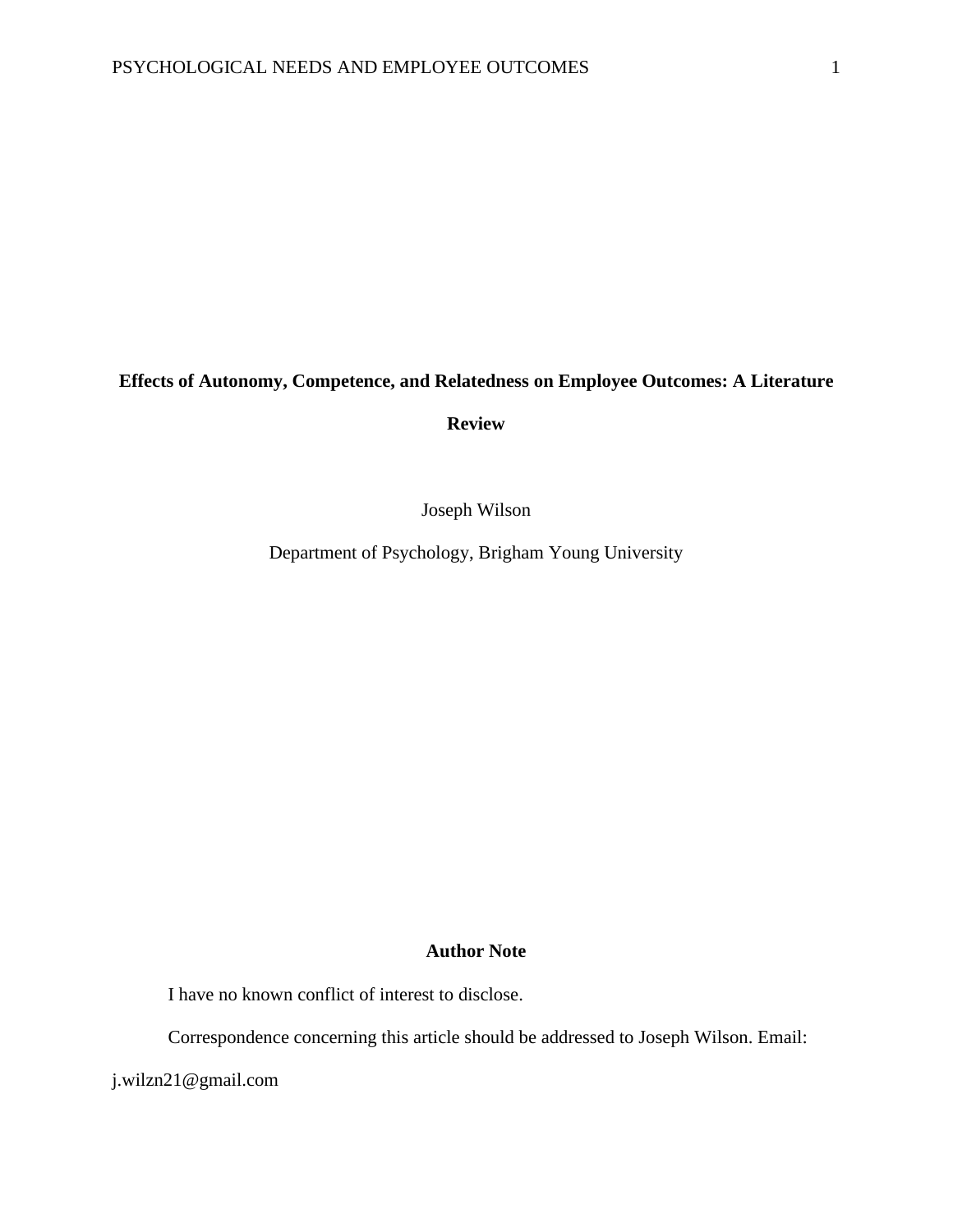#### **Abstract**

Most business organizations understand that employees are an essential part of their success and as such, much research has gone into understanding the most effective ways of eliciting favorable employee outcomes. The self-determination theory (SDT) is one result of the extensive research that has been done on the topic. SDT suggests a relationship between positive employee outcomes and the satisfaction of employees' three basic psychological needs (TBPN): autonomy, competence, and relatedness. This literature review was undertaken to examine empirical studies that have researched the ways psychological needs are satisfied, and the effects of the TBPN on employee outcomes in the workplace. It was concluded that satisfaction of the TBPN occurs most frequently in employee-supportive organizations and leadership. Additionally, the research has also indicated that need satisfaction occurs in employees that focus on mindfulness and positivity. Results from these studies also showed a strong relationship between the TBPN and increased employee performance, well-being, and job satisfaction. While limitations were present due to the use of surveys and limited demographics, overall, the literature reviewed herein shows that the satisfaction of the TBPN indeed influences employee outcomes in the workplace.

*Keywords:* three basic psychological needs, need satisfaction, employee performance, employee well-being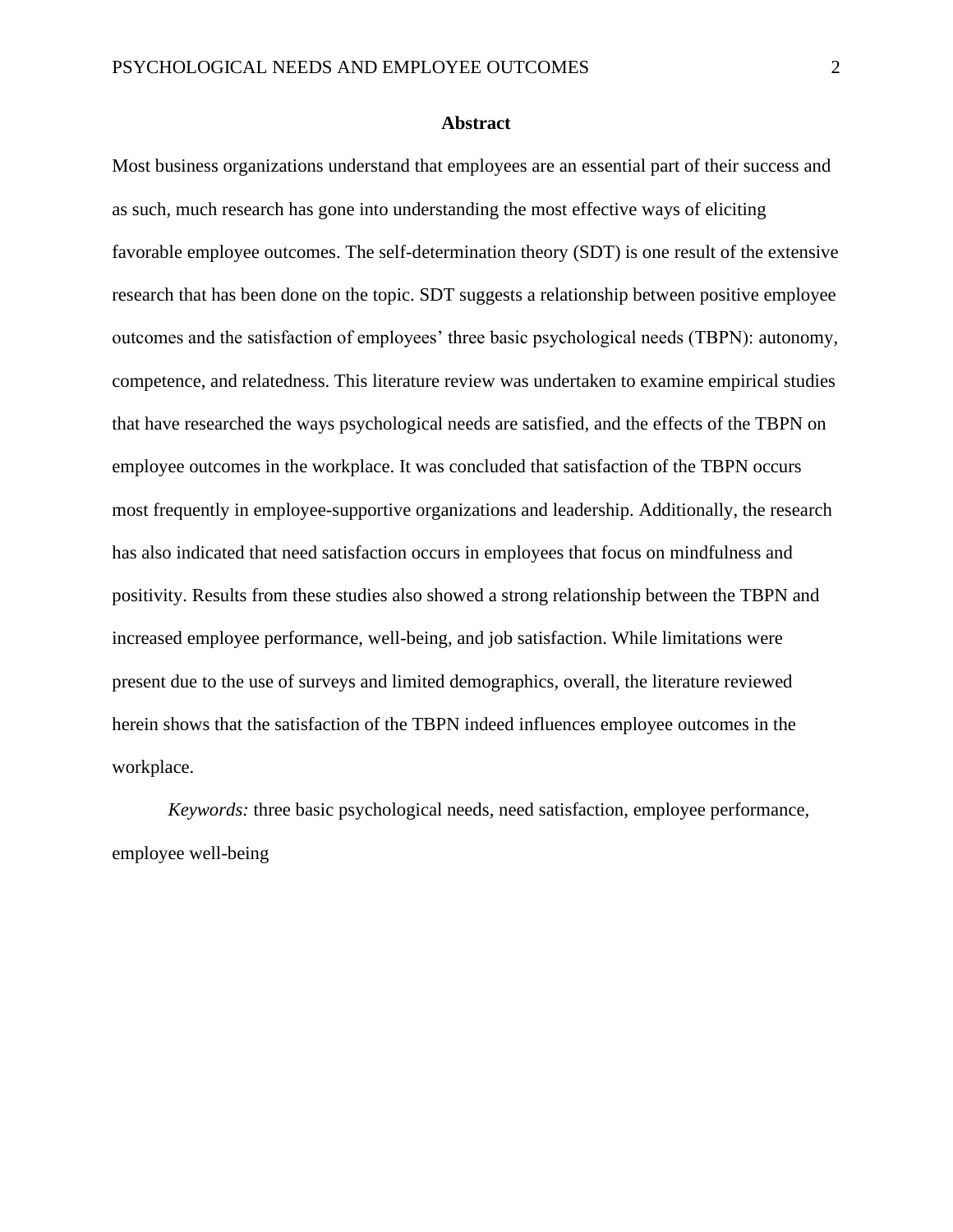## **Effects of Autonomy, Competence, and Relatedness on Employee Outcomes: A Literature Review**

Profitability and customer satisfaction are essential to a successful business. However, highly effective organizations understand the importance of focusing on the needs of their employees (Deci et al., 2017). Because employees are arguably the most important factor in the success of organizations, one of the main strategies of many businesses is to invest in their employees and promote quality performance (Gungor, 2011). With continued globalization, the necessity to meet the needs of employees from different cultures and backgrounds has grown substantially. This need has led to the development of a contemporary theory called the selfdetermination theory (SDT). Of all the business theories, it is considered to be one of the most applicable across different cultures, economies, and working conditions (Gagne et al., 2014).

#### **Self-Determination Theory**

The SDT was first introduced in the 1970's, but the first well-known publications on the topic came from Ryan and Deci in 1985 (Deci & Ryan, 2008). They theorized that there were two types of motivation: autonomous and controlled (Deci et al., 2017). Autonomous motivation is characterized by people who engage in activities because they choose to. Controlled motivation comes from power dynamics or rewards offered with contingencies. SDT suggests that autonomous motivations promote better employee performance, while controlled motivations have the opposite effect (Deci et al., 2017).

Another major theory presented by the SDT is that employees have three basic psychological needs (TBPN) in the workplace: autonomy, competence, and relatedness (Chiniara & Bentein, 2016). Autonomy is defined as one's perception that one gets to make choices and act independently. Competence comes from feeling that one is effective in one's interactions with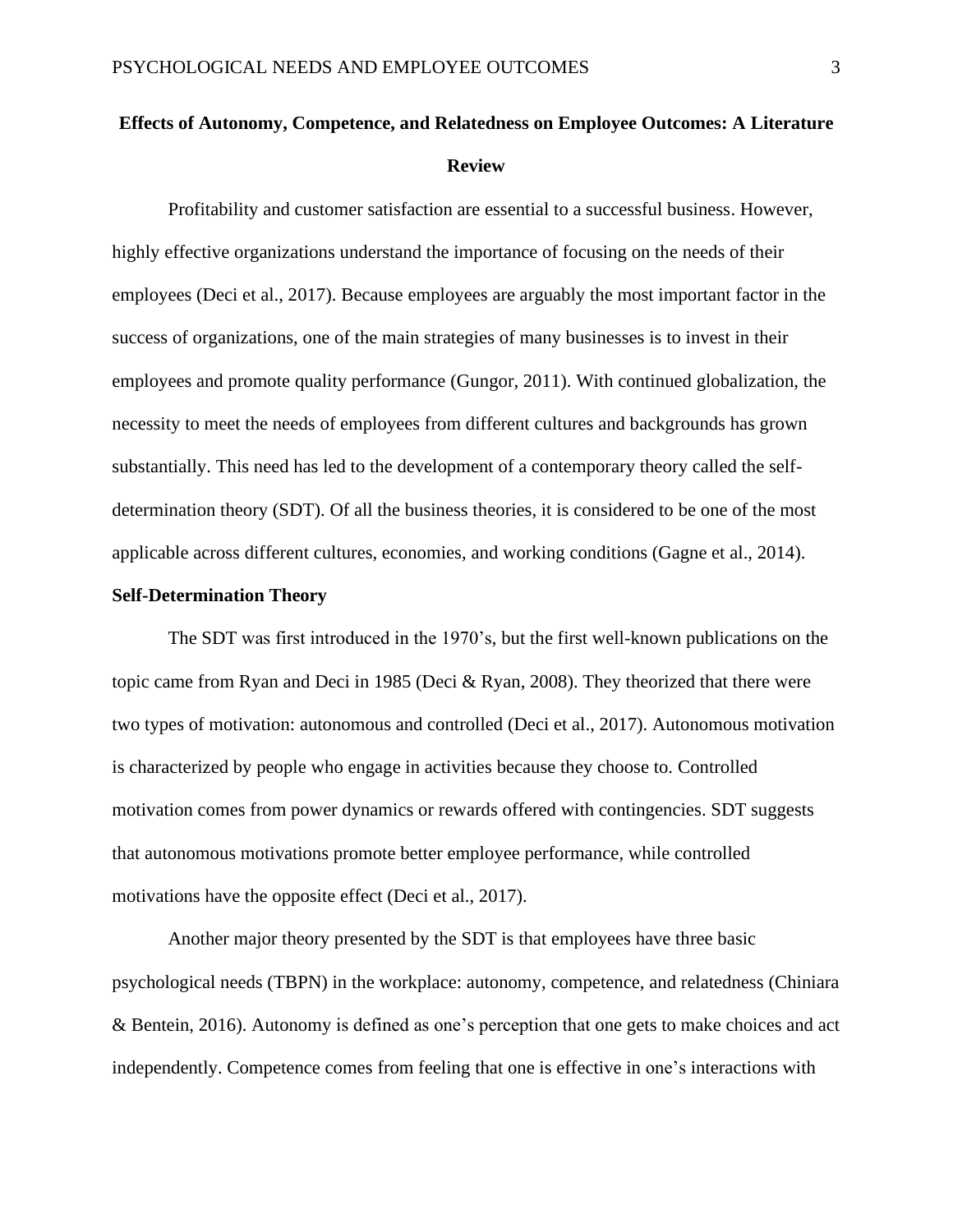the environment and role within the organization. Relatedness is the perception that one belongs within and organization and connects with one's peers and coworkers. The SDT postulates that employees who have their TBPN met will perform better in the workplace (Deci et al., 2017).

#### **Purpose**

In this literature review, I will examine how satisfaction of employees' TBPN occurs and the effects of employees' TBPN on their outcomes. I will first examine research to understand how to satisfy the TBPN in employees. Next, I will discuss the effects of need satisfaction on employee outcomes. This literature review will be a great asset to future business leaders who desire to promote quality performance in their employees. I will also discuss implications for future research in this paper.

#### **Methods**

The current literature review was undertaken to examine empirical studies that researched the ways psychological needs are satisfied, as well as research on the effects of the TBPN on employee outcomes in the workplace. Research was carried out using peer-reviewed, empirical studies on EBSCOhost, and Google Scholar that were published between 2012 and 2022. Articles were included if they were specifically related to employees' three basic psychological needs, the self-determination theory, and employee outcomes. The following key words were used in each database were: self-determination theory AND psychological needs AND autonomy AND competence AND relatedness; job performance OR work performance OR employee performance OR employee productivity OR employee outcomes. Database searches led to the review of 30 articles, 15 of which were utilized in this literature review.

#### **Results**

#### **Satisfaction of Basic Psychological Needs**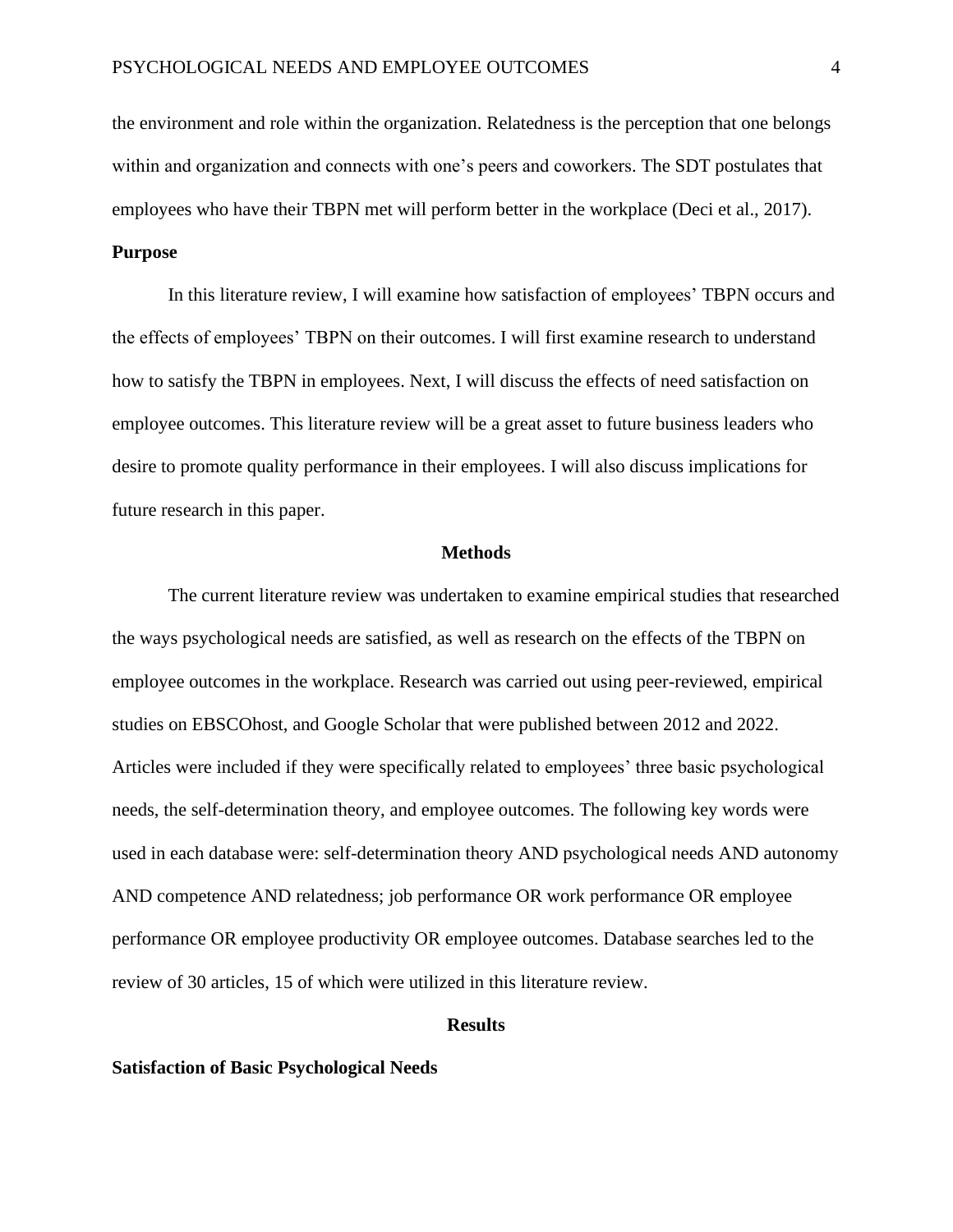There are two categories involved in satisfying employees' TBPN and the first is category is leadership and organizational support. Much of an employee's workplace experience depends on how leadership and the organization as a whole define employees' roles, responsibilities, workload, etc. The second category is the employees themselves. Regardless of how much leadership or organizations attempt to foster healthy working environments, much of an employees' experience depends upon themselves, particularly in their material intentions, prosocial behavior, and mental state.

#### *Leadership and Organizational Support*

Leadership and organizational support play a role in employee need satisfaction (NS) in the workplace. A 2012 study carried out by Kovjanic et al. investigated the relationship between transformational leadership and the satisfaction of the TBPN. Transformational leadership is conceptualized as leaders who seek to engage the full potential of their followers and to satisfy their needs. Kovjanic et al. carried out two studies in Germany and in a German-speaking part of Switzerland. They gave surveys in both studies to measure several variables linking transformational leadership to satisfaction of the TBPN and a few other employee outcomes. From the research a strong relationship between transformational leadership and NS was found. These findings add evidence to supportive leadership being a component in NS.

In a similar study, Chiniara and Bentein (2016) sought evidence that servant leadership promotes the satisfaction of the TBPN. Servant leaders are defined as those who influence the outcome of their organization by supporting their followers' growth and well-being. In other words, servant leaders serve the needs of those who follow them. Through a web-based survey sent to employees of a Canadian-based company, Chiniara and Bentein, (2016) collected data on 821 first- level employees and 157 supervisors. The survey was designed so that employees and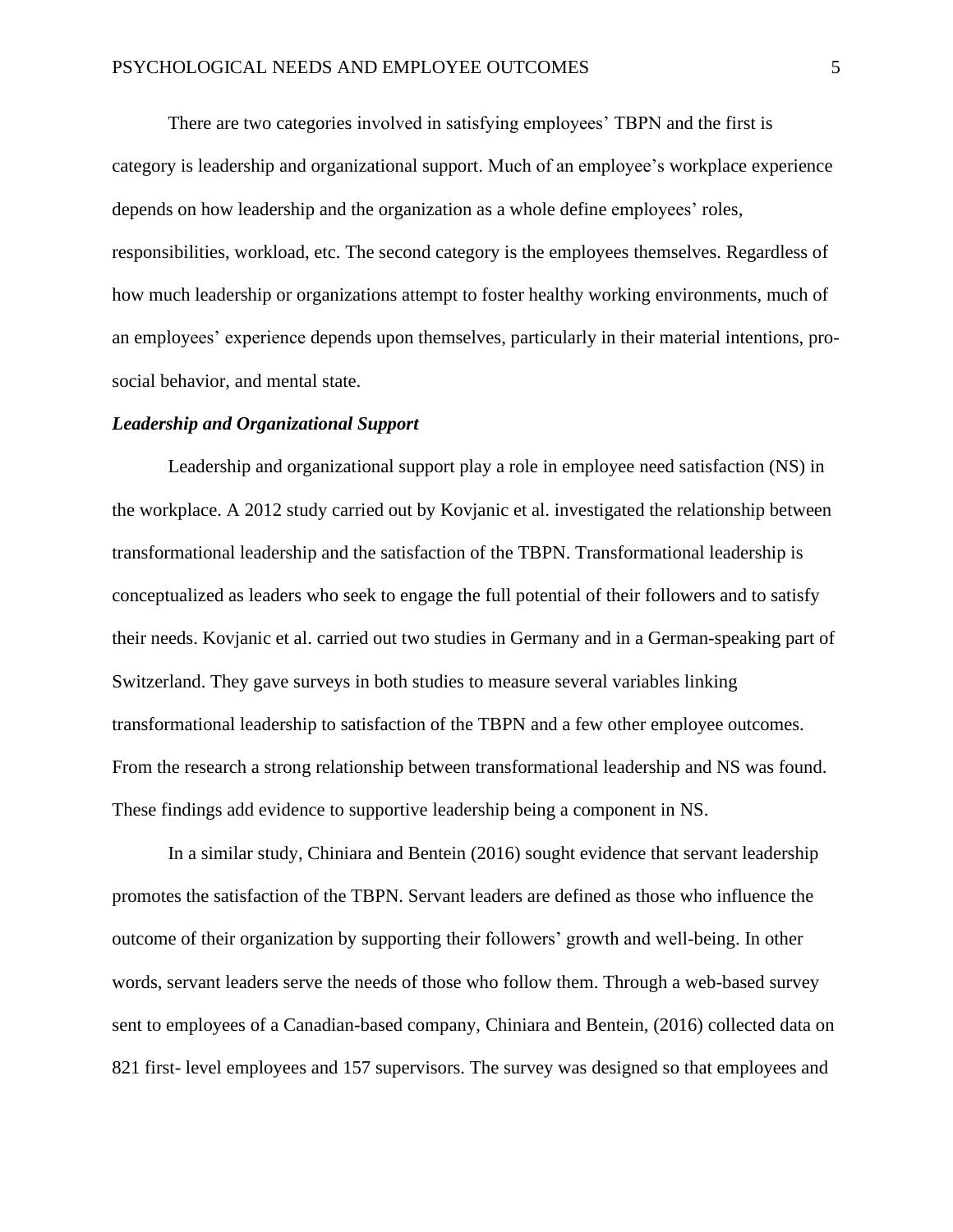supervisors were able to rate each other. Employees rated the level of servant leadership behaviors in their supervisors, and the employees also rated their level of NS at work. The supervisors rated individual employee performance. From this survey they found results that suggested that a positive relationship exists between servant leadership and NS in employees. This study adds to and supports the findings presented by Kovjanic et al. (2012) and further shows the importance of leadership in employee NS.

Research presented by Gillet et al. (2012) adds additional insight into the effects of supportive leadership on NS. In their two studies they handed out questionnaires to over 800 employees from various large French companies. From the studies they found that leadership that supports autonomy in their subordinates, is positively related to employee NS. In other words, leaders who consider their employees' perspectives, encourage individual choice and self-regulation, and limit external demands and pressures, can promote the satisfaction of employees' TBPN.

While the leadership styles presented by each study weren't the same, each style was supportive of employees in its own way. As such, the data presented by Gillet et al. (2012) support the findings that servant leadership and transformational leadership promote NS. The three articles corroborate each other and add validity to the claim that employees who feel support from leadership are more likely to experience NS in the workplace.

In addition to supportive leadership satisfying the TBPN, certain findings suggest that employees' perception of organizational support is also related to NS (Gillet et al., 2012; Gillet et al., 2020). In their study referenced previously, Gillet et al. (2012) found an additional relationship between organizational support and NS. In a similar survey distributed to 523 workers in France eight years later, Gillet et al. (2020) also concluded that employees who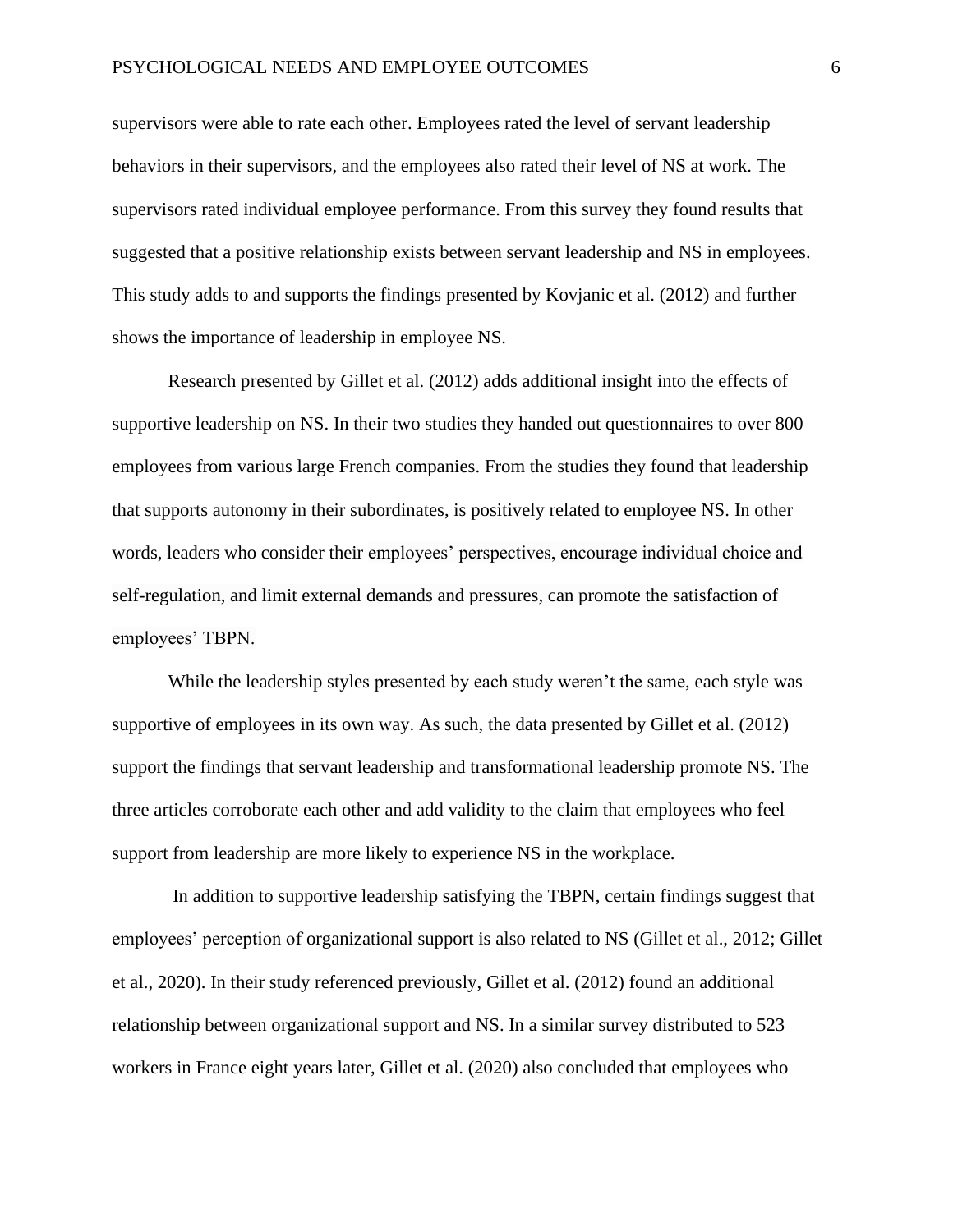perceive organizational support are more likely to have their TBPN met. When taken together, the findings presented by the research above suggest that supportive leadership and supportive organizations do indeed relate to the satisfaction of the TBPN in employees.

#### *Employees' Motivations, Pro-Social Behavior, and Mindset*

Just as leadership and organizational roles play a part in NS, it has been postulated that the motivations behind an employee's desire to seek workplace rewards (such as increased pay, bonuses, recognition, success, better work relationships, etc.) can also play a role in NS. In a study performed by Unanue et al. (2017), they collected data from surveys given out to 742 employees in Chile and 518 employees in Paraguay. Their findings suggested that employees who focus on motivations such as personal growth, altruistic behaviors, and forming good relationships experience greater NS in the workplace. In contrast, when employees focuses more on motivations like material success, image, and recognition, they experience less satisfaction of their TBPN. This finding was also supported by results presented by Thibault Landry et al. (2016). They surveyed 538 employees in their first study and 748 in their second (both studies came from organizations in Quebec, Canada). From the collected data, the researchers found evidence that employees who are motivated to pursue money in order to promote their own psychological growth through leisure, freedom, charity, pride, and market worth, are more likely to find NS in the workplace. The results from both Unanue et al. (2017) and Thibault Landry et al. (2016) provide evidence that an employees' motivations behind their work can affect NS.

Additional studies have found that employees who exhibit pro-social behaviors also experience greater levels of NS. From their surveys distributed to 335 employees of Amazon Mechanical Turk, Martela and Ryan (2015) found a relationship between pro-social behavior (seeking to benefit the society in which one lives), beneficence (the ability to give), and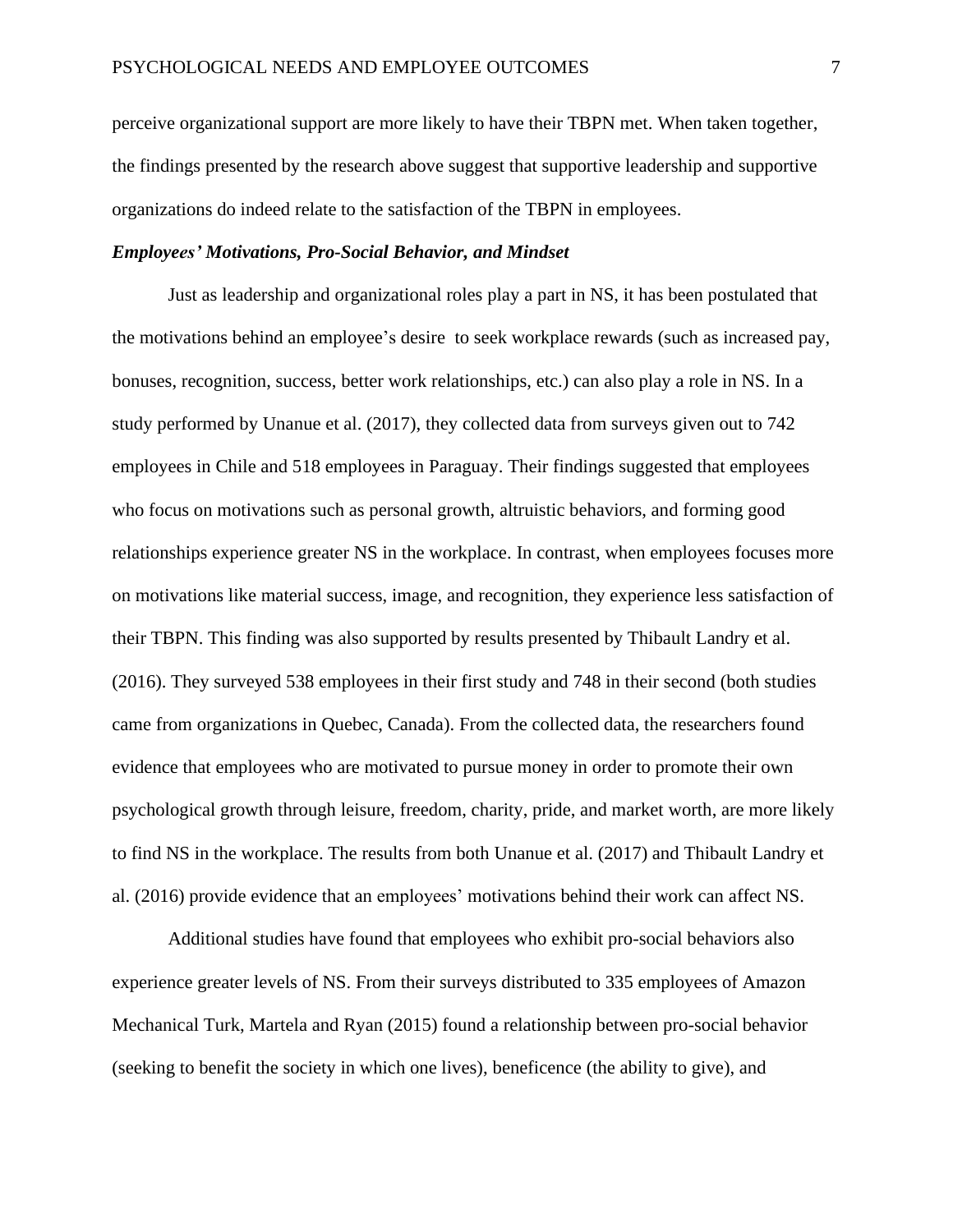satisfaction of the TBPN. A study carried out four years later by Hu et al. (2019) provided similar findings. Their results came from two rounds of surveys distributed to hotel workers in China. The first round produced 363 questionnaires, and the second produced 282 questionnaires. When testing participation in corporate social responsibility (CSR-an organization's discretionary initiatives meant to improve society beyond what the law requires), Hu et al. (2019) were able to find a correlation between in-role CSR participation (when employees' CSR behaviors are expected and directed by rules or rewards) extra-role CSR behaviors (when employees' CSR behaviors come from their own desire and volition to help the community), and the satisfaction of the needs for autonomy and competence. Extra-role CSR behaviors emulate the pro-social attitudes offered by Martela and Ryan (2015) and thus support the idea that pro-social behavior leads to NS. Viewed together, both studies show evidence that employees who exhibit pro-social behaviors experience greater levels of NS.

Further research indicates that an additional method employees can use to satisfy their own TBPN is to manage their mindset. In studying the effects of mindfulness (a state of receptive attention to one's present experience) on employee outcomes, Olafsen et al. (2021) distributed an electronic questionnaire to 267-unit leaders in the Norwegian health care system. The questionnaire was designed to measure the relationship between frustration of the TBPN and negative employee outcomes such as burnout, somatic symptom burden, and turnover intention. Additionally, Olafsen et al. (2021) sought to know the potential of using mindfulness to decrease these negative results in employee outcomes. The collected data suggested a connection between employee mindfulness in the workplace and NS. Supplemental literature by Thibault Landry et al. (2018) found that NS can be provided through employees' positive evaluations of their work environment. These results were provided by data collected from questionnaires given to 1,456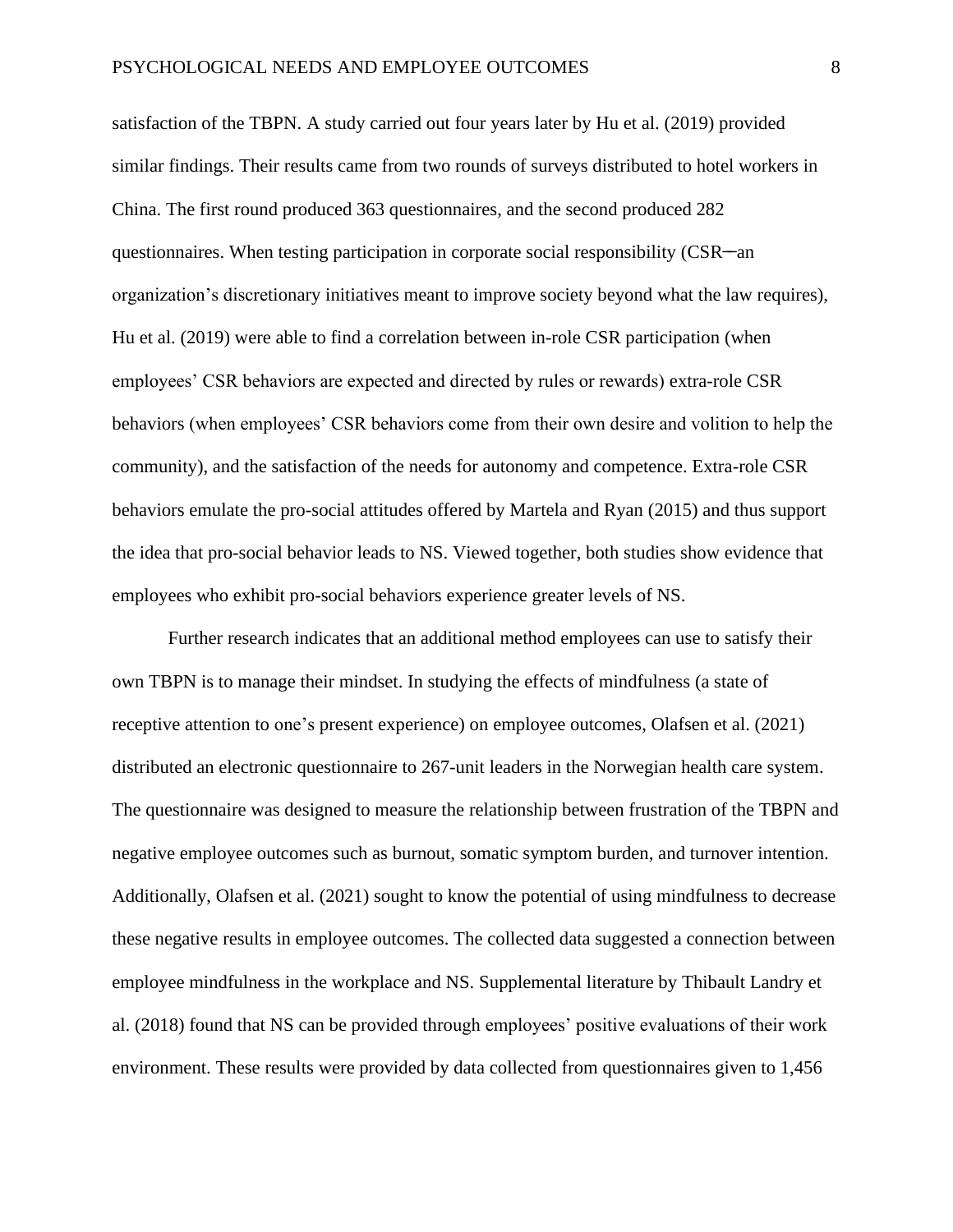United States employees, 67% of which held nonmanagerial positions. Fischer et al. (2019) also found evidence (from their online self-assessment taken by 120 consultants from Germany, Austria, and Switzerland) that employees who take ownership and responsibility of their tasks are also more likely to have their TBPN met. These two studies show that employees' mindset plays a role in the satisfaction of the TBPN.

The studies examined in this section show the importance of employees working to satisfy their TBPN. When employees have healthy motivations, seek to exhibit pro-social behaviors, and focus on mindfulness, NS is more likely to occur.

#### **Need Satisfaction and Employee Outcomes**

Literature suggests that NS has a major impact on employee outcomes in the workplace. This is specifically found in overall employee performance in the workplace, employee wellbeing, and employee job satisfaction.

#### *Employee Performance*

The satisfaction of employees' TBPN can have a large effect on their performance in the workplace. In addition to finding a link between organizational support and NS, Gillet et al. (2020) also found a relationship between satisfaction of employee's psychological needs and an increased level of helping behaviors and work engagement. The study by Chiniare and Bentein (2016) also found that NS was correlated with increased task performance, helping behaviors, and work engagement, adding support to the research presented by Gillet et al. (2020). Thibault Landry et al. (2019) also found a relationship between NS and employee task performance. They carried out two different studies at a Canadian university: one with 123 participants, and one with 235 participants. In each study, two groups were asked to complete a task to receive a reward. However, one group was offered the reward in a way that was hypothesized to satisfy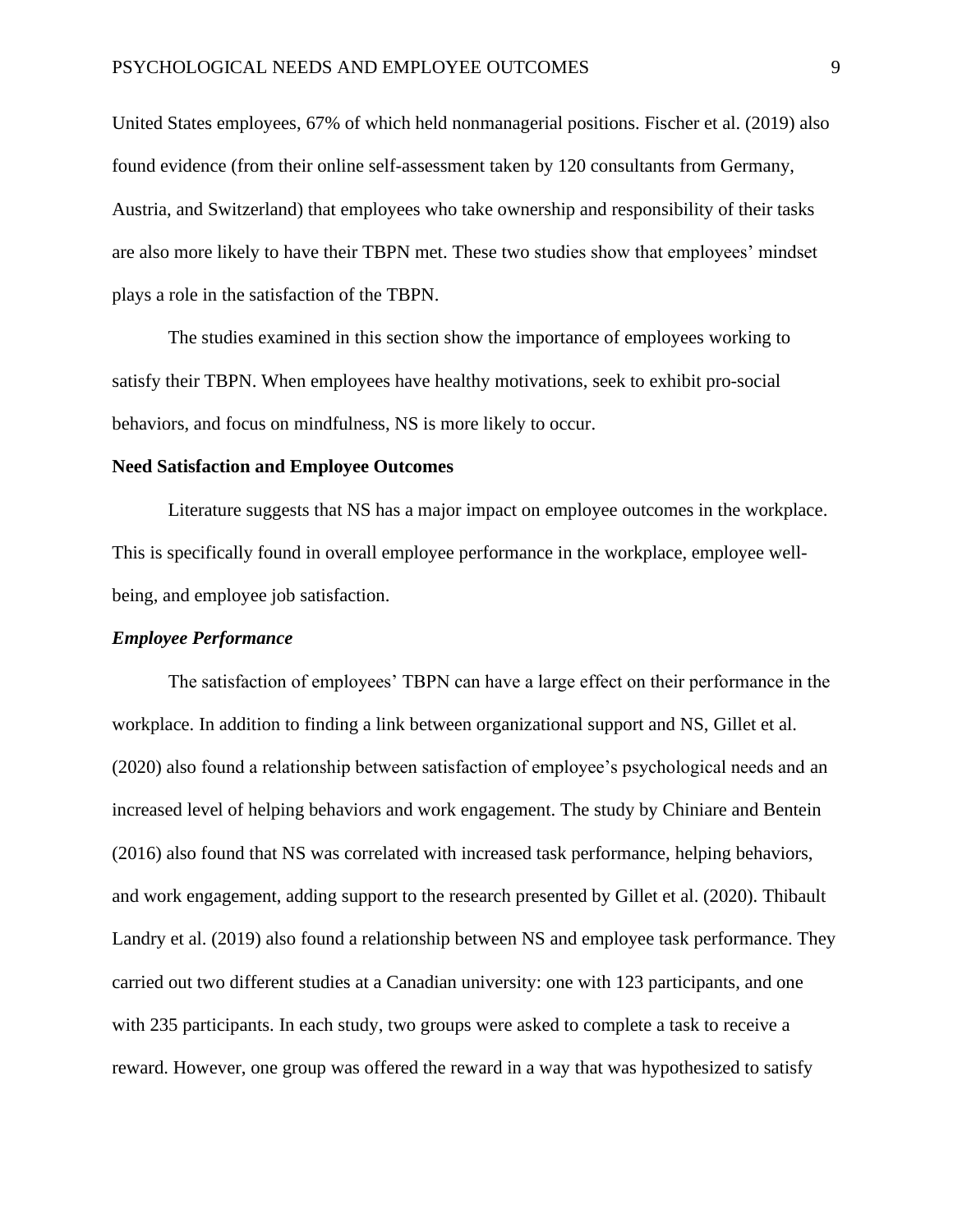their need for autonomy (NFA); the other group was offered the reward in a way that was hypothesized to not satisfy their NFA. Overall, Thibault Landry et al. (2019) found that when the NFA was satisfied, the participants' overall task performance improved. Chiniare and Bentein (2016) found additional evidence that NS increases organizational citizenship behaviors (OCBs). OCBs are exhibited by employees who serve the business or organization in ways outside of their job description. Thibault Landry et al. (2018) also found that satisfaction of employees' TBPN was significantly and positively related to all five work intentions, which, are employees' intentions to: perform, use discretionary effort (do extra work because they want to), use OCBs, endorse the organization, and stay in the organization. When corroborated, the reviewed research suggests a correlation between satisfaction of employees' TBPN and an increased employee performance in the workplace.

Other effects of NS can also affect performance outcomes even though they are not directly related to work performance. Olafsen et al. (2021) found a correlation between employee health and NS. Self-efficacy (the employees' belief that they can perform a particular task) was also found to be related to NS (Kovjanic et al., 2012).

#### *Employee Well-Being and Job Satisfaction*

Research has also found that employee well-being and job satisfaction are related to NS. In their studies mentioned previously, Hu et al. (2019) and Martela and Ryan (2015) also found a connection between subjective well-being (a general sense of feeling good) in employees and satisfaction of all TBPN. In addition to their findings on autonomous supportive leadership, Gillett et al. (2012) also linked NS and the promotion of eudaemonic well-being (the feeling that one is living well and fulfilling one's potential) and hedonic well-being(the pursuit of comfort, enjoyment, and pleasure) in employees. Olafsen et al. (2021) also added to their conclusions on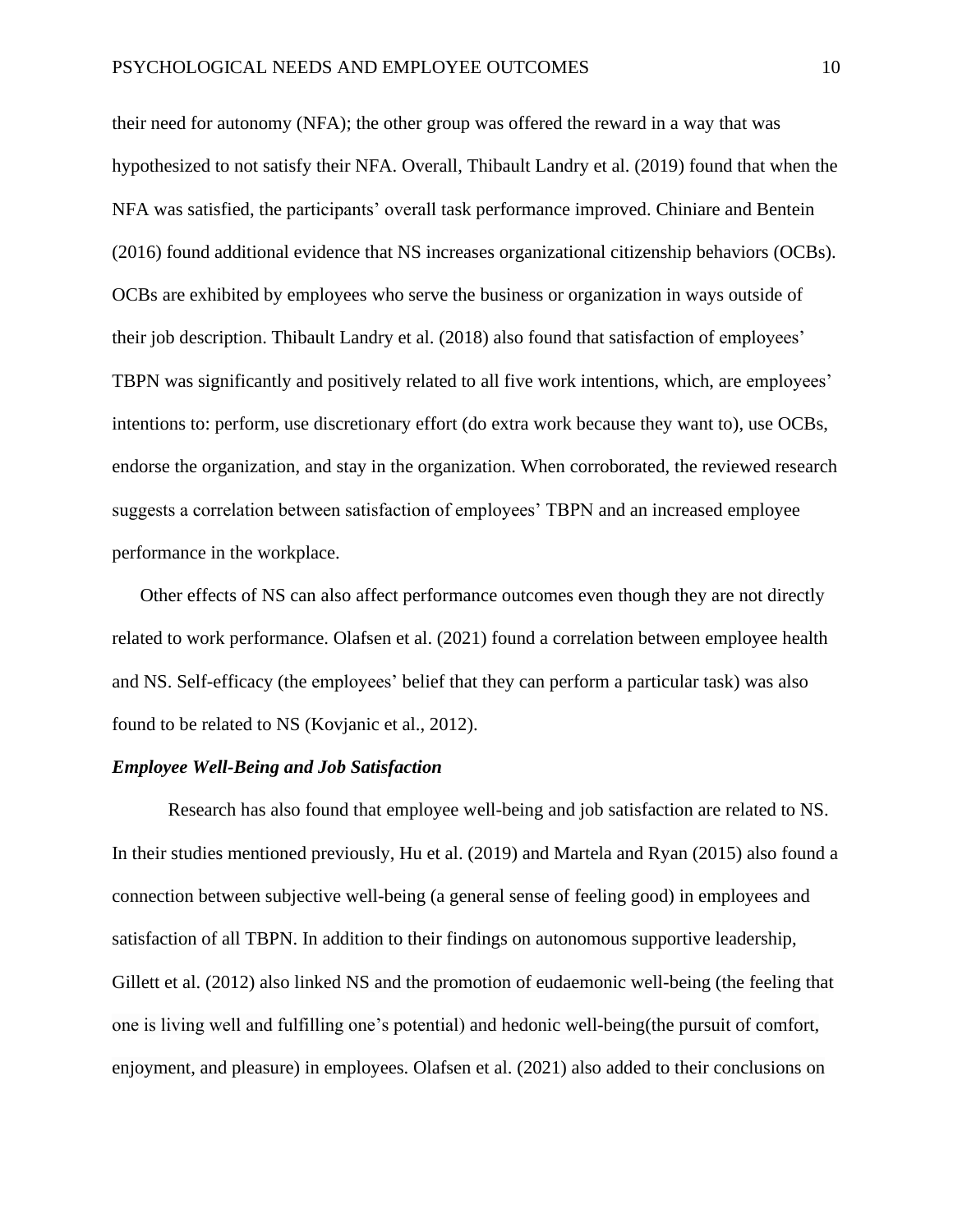mindfulness by finding a relationship between basic psychological need satisfaction and an improvement in employees' overall health. Supplementing their findings regarding transformational leadership and NS, Kovjanic et al. (2012) were also able to find a relationship between NS and self-efficacy. Thus, these studies work together in order to postulate a connection between employee well-being and employee's TBPN.

Job satisfaction was also found to be related to employees' NS in the workplace. Furthering their findings that NS was connected to an increased level of helping behaviors and work engagement, Gillet et al. (2020) also found that higher levels of job satisfaction were mediated through the TBPN. These findings were also supported by Kovjanic et al. (2012), who similarly connected job satisfaction to satisfaction of employees' TBPN. These findings show the role that NS can play in employee job satisfaction.

In contrast to the above findings, when NS is frustrated or does not occur in the workplace, job satisfaction and employee well-being can decrease. In a study done by Williams et al. (2014), questionnaires were distributed to 287 participants spread throughout four different Nordic companies. The questionnaires were given to determine the effects of NS on employees. Williams et al. (2014) found that when employees' TBPN were not met, employees were more likely to experience somatic symptom burden (SSB), which is the presentation of physical symptoms with no medical or clinical explanation. SSB was then found to be associated with higher levels of emotional exhaustion, turnover intention, and absenteeism. These findings were also supported by Urbanaviciute et al. (2018), who found that turnover intentions increase due to a lack of NS. This was determined through their survey results collected from 358 employees in Lithuania. Urbanaviciute et al. (2018) also found that job insecurity is more likely when NS is absent. Olafsen et al. (2021) similarly found that when NS does not occur, employees are more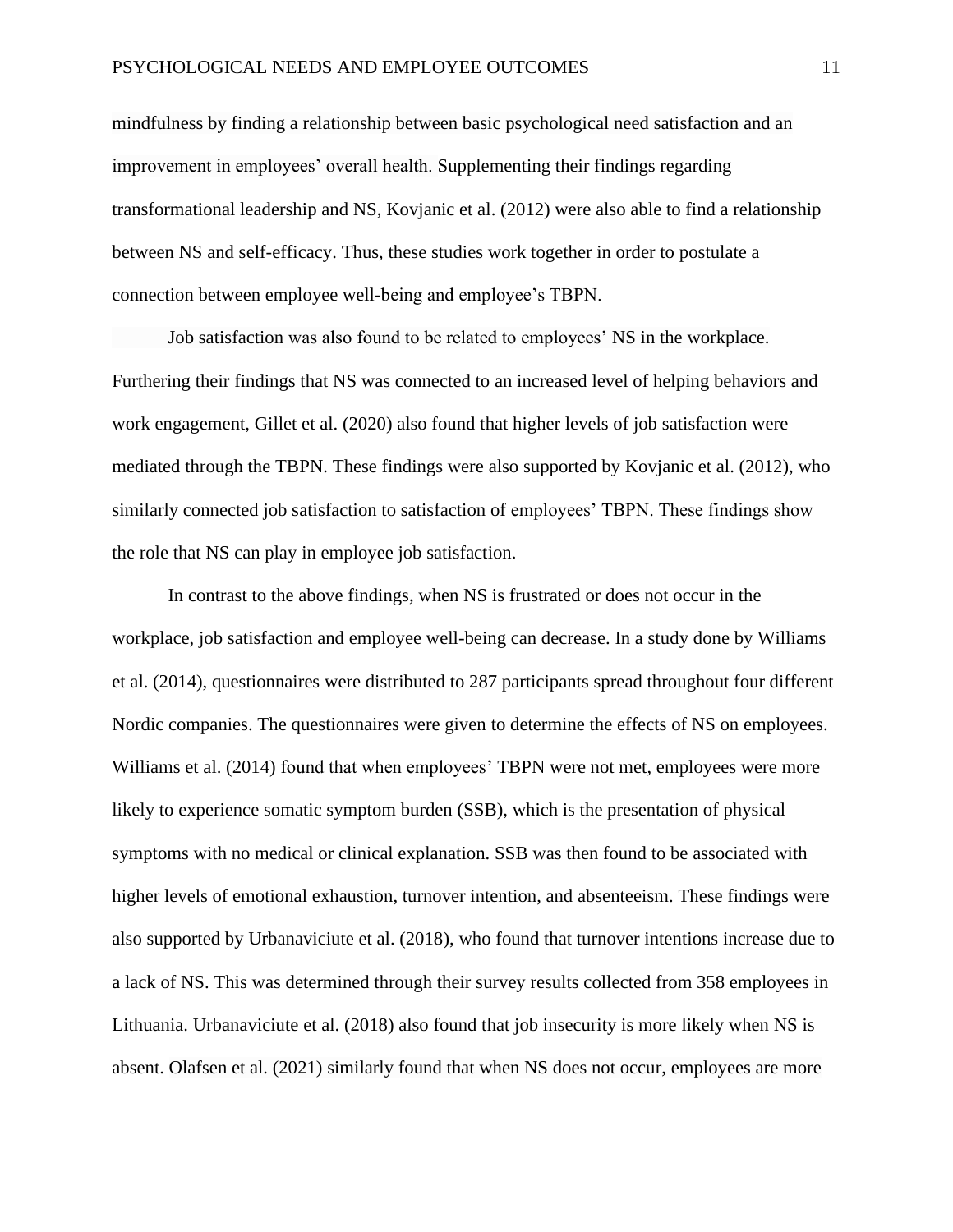likely to experience burnout, somatic symptom burden, and increased turnover intention. This finding thus adds evidence to the findings from Urbanaviciute et al. (2018) and Williams et al. (2018) that a lack of NS can have various negative effects on employee outcomes.

By reviewing the literature, it would seem apparent that employees who experience NS in the workplace are more likely to experience higher levels of well-being and job satisfaction in the workplace.

#### **Discussion**

This literature review was carried out to better understand how NS occurs and to better understand the relationship between satisfaction of the TBPN and employee outcomes in the workplace. Overall, the corroborated findings suggest that supportive leadership in the workplace and supportive organizations create an environment where NS can occur. In addition, employees can satisfy their own TBPN through healthy motivations, pro-social behavior, and mindfulness in the workplace. The literature also provides evidence that through NS, employees will experience an improvement in performance, an increase in well-being, and greater job satisfaction.

#### **General Trends in the Literature**

Most research carried out in business organizations is based on correlational studies and, consequently, lacks claims of causation. The use of questionnaires and surveys also risks common method bias since it is easy for people to be dishonest when answering questions. In addition, sample bias is common in many organizational studies that take place in businesses because those businesses exist worldwide with leaders and employees who are of different demographics, financial situations, and histories and who may potentially react differently to different methods of study (Gagne et al., 2014). However, when viewed together, the combined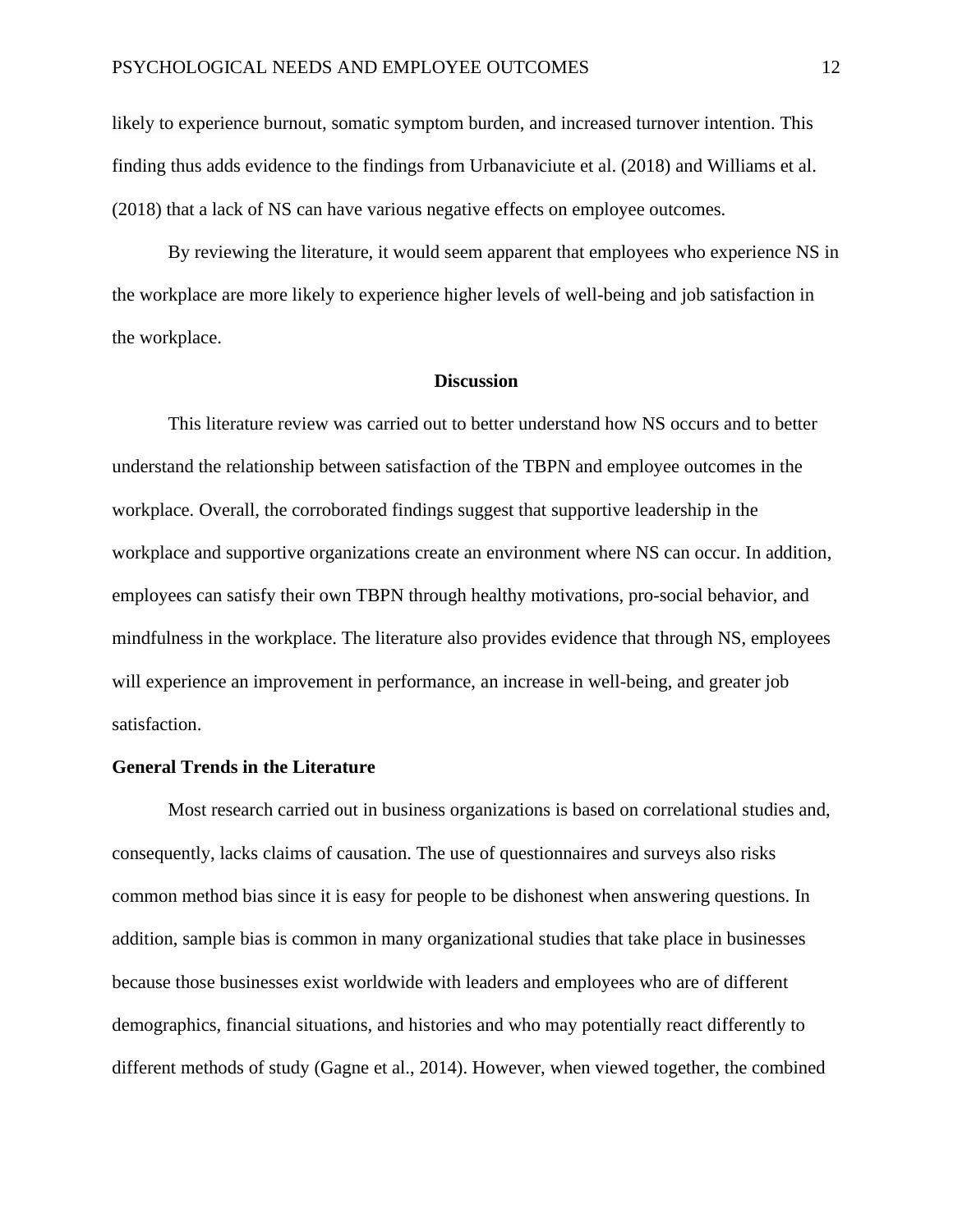research lessens the effects of sample bias due to the variety of countries and organizations examined from article to article.

While the levels of validity vary from article to article, it can be assumed that researcher bias effects most of the studies as measures and terms are subjective to each researcher. The large sample sizes examined in each article increase the overall validity with the smallest study utilizing results from 120 participants (Fischer et al., 2019), and the largest from 1,465 respondents (Thibault Landry et al., 2018). While individual studies could not claim validity, overall, it would seem that the benefits of NS are more universal than not since the research presented herein included studies from a variety of different countries (see Results section for the different countries mentioned) and different types of businesses and organizations.

Future research would benefit from more observational studies in order to better claim causation and overcome the limitations of surveys and questionnaires. In addition, no research was found that tests the difference between part-time and full-time employees. This would allow findings to be generalized to a larger population of workers since the intentions of part-time and full-time employees differ greatly in the workplace.

This literature review focused more on the benefits of NS in the workplace, and from this, data was naturally found regarding how NS occurs in the workplace, however, this was not the main focus of the review. Consequently, findings regarding how NS occurs were limited. Future research could benefit from research that is more specifically focused on how NS occurs in the workplace. This would allow for organizations to better apply the ideas presented by this review. In addition, future literature reviews could also focus more on the overall success of business that seek to satisfy employees' TBPN, which could encourage business leadership to focus more on employee outcomes.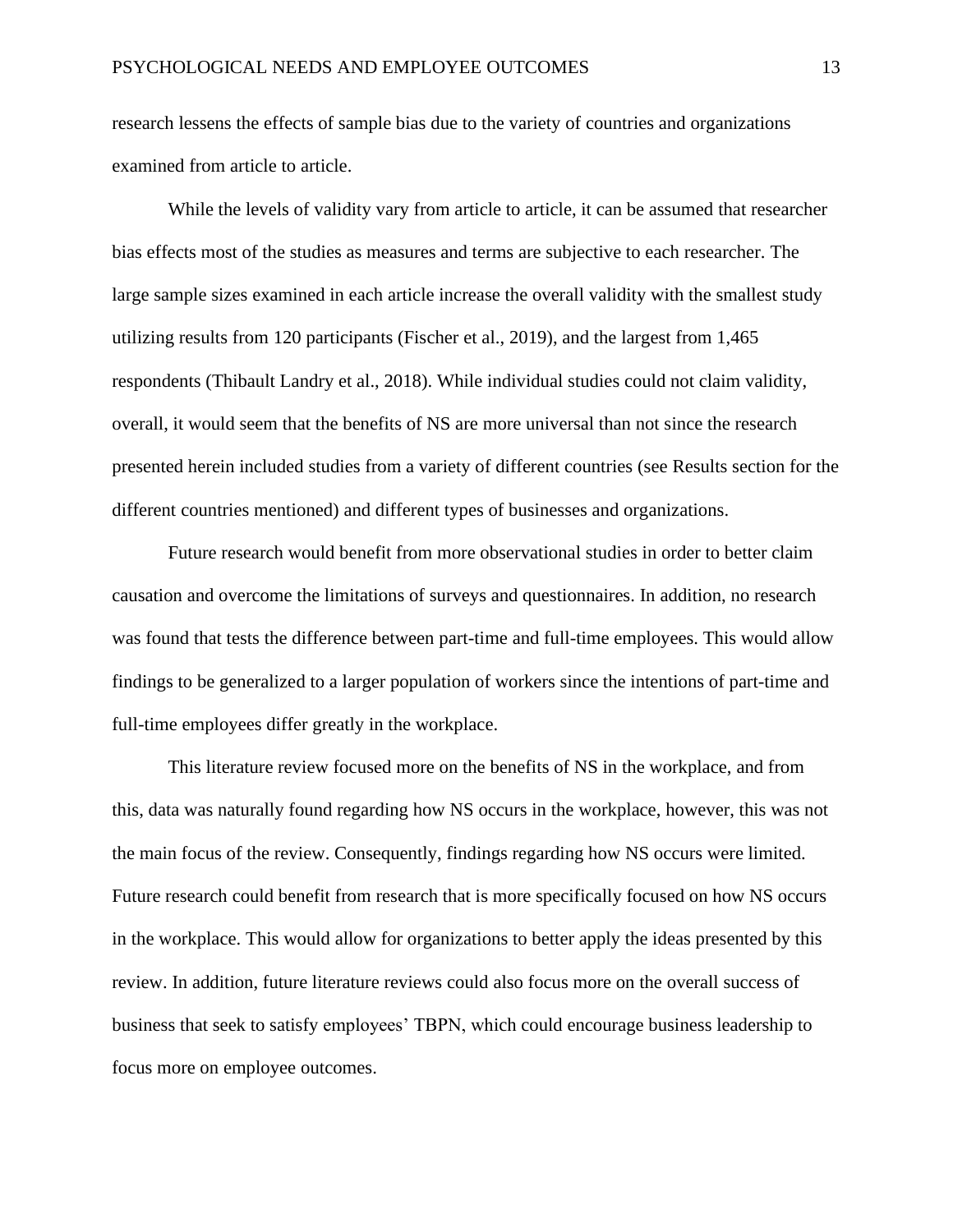#### **Conclusion**

This literature review provides a basis for practical implications for business organizations. One major implication is that leadership and organizations should put an emphasis on adopting policies and practices that are conducive to supportive conditions for employees. If employees feel like they are supported and that leaders strive to meet their needs, the employees' NS will increase, and as such, businesses will experience more positive employee outcomes. Organizations would also benefit from making efforts to encourage healthy employee motivations, pro-social behaviors, and mindfulness in their employees. These endeavors would greatly increase NS in the workplace, which will in turn create increasingly positive employee outcomes. As employees' outcomes become more positive, organizations will be more likely to achieve success in their endeavors.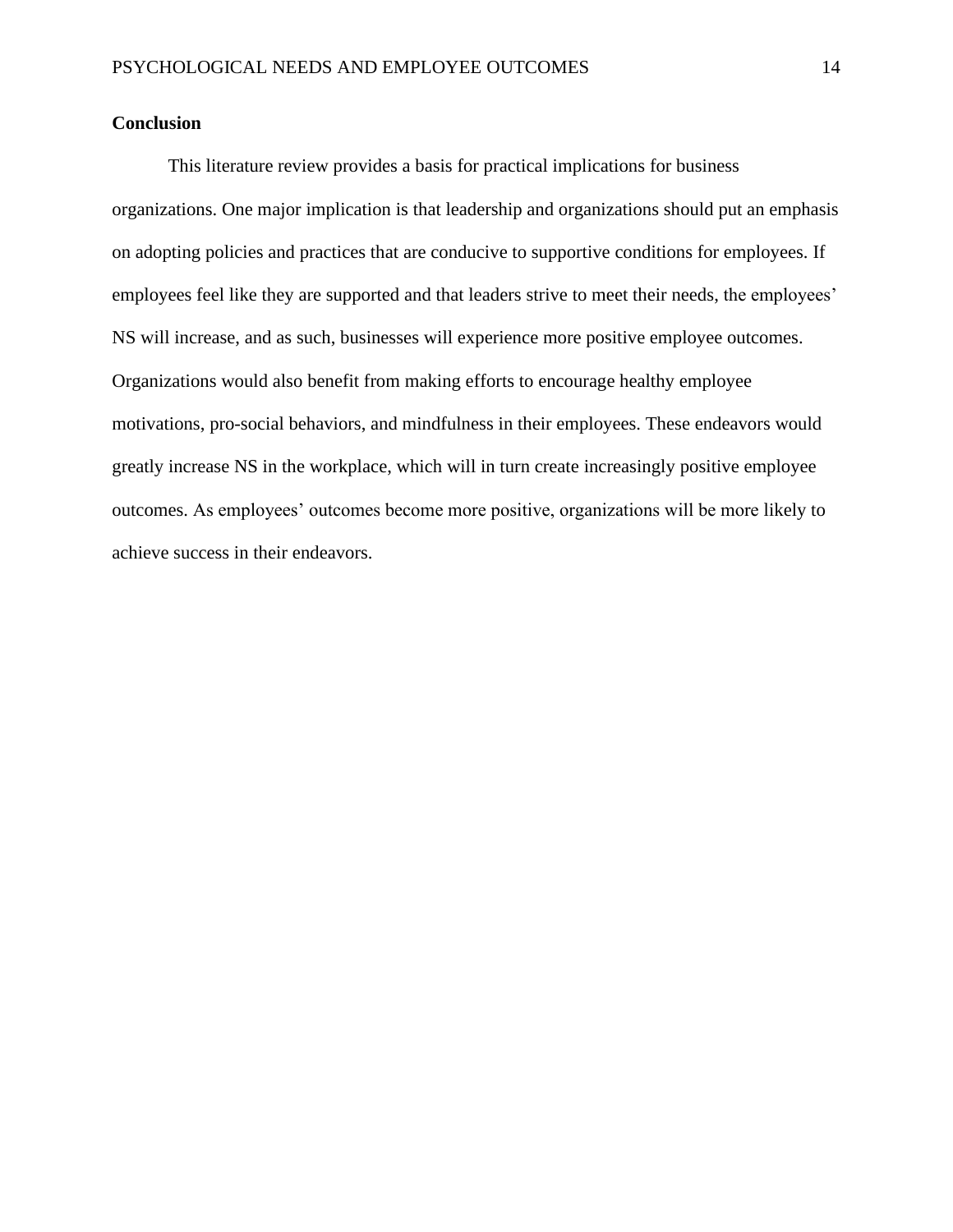#### **References**

Chiniara, M., & Bentein, K. (2016). Linking servant leadership to individual performance: Differentiating the mediating role of autonomy, competence, and relatedness need satisfaction. *The Leadership Quarterly*, *27*(1), 124–141.

<https://doi.org/10.1016/j.leaqua.2015.08.004>

- Deci, E. L., & Ryan, R. M. (2008). Self-determination theory: A macrotheory of human motivation, development, and health. *Canadian Psychology/Psychologie Canadienne, 49*(3), 182–185.<https://doi.org/10.1037/a0012801>
- Deci, E. L., Olafsen, A. H., & Ryan, R. M. (2017). Self-determination theory in work organizations: The state of a science. *Annual Review of Organizational Psychology and Organizational Behavior, 4(*1), 19–43. [https://doi.org/10.1146/annurev-orgpsych-](https://doi.org/10.1146/annurev-orgpsych-032516-113108)[032516-113108](https://doi.org/10.1146/annurev-orgpsych-032516-113108)
- Fischer, C., Malycha, C. P., & Schafmann, E. (2019). The influence of intrinsic motivation and synergistic extrinsic motivators on creativity and innovation. *Frontiers in Psychology*, *10*. <https://doi.org/10.3389/fpsyg.2019.00137>
- Gagné, M., Forest, J., Vansteenkiste, M., Crevier-Braud, L., van den Broeck, A., Aspeli, A. K., Bellerose, J., Benabou, C., Chemolli, E., Güntert, S. T., Halvari, H., Indiyastuti, D. L., Johnson, P. A., Molstad, M. H., Naudin, M., Ndao, A., Olafsen, A. H., Roussel, P., Wang, Z., & Westbye, C. (2014). The Multidimensional Work Motivation Scale: Validation evidence in seven languages and nine countries. *European Journal of Work and Organizational Psychology, 24*(2), 178–196.

<https://doi.org/10.1080/1359432x.2013.877892>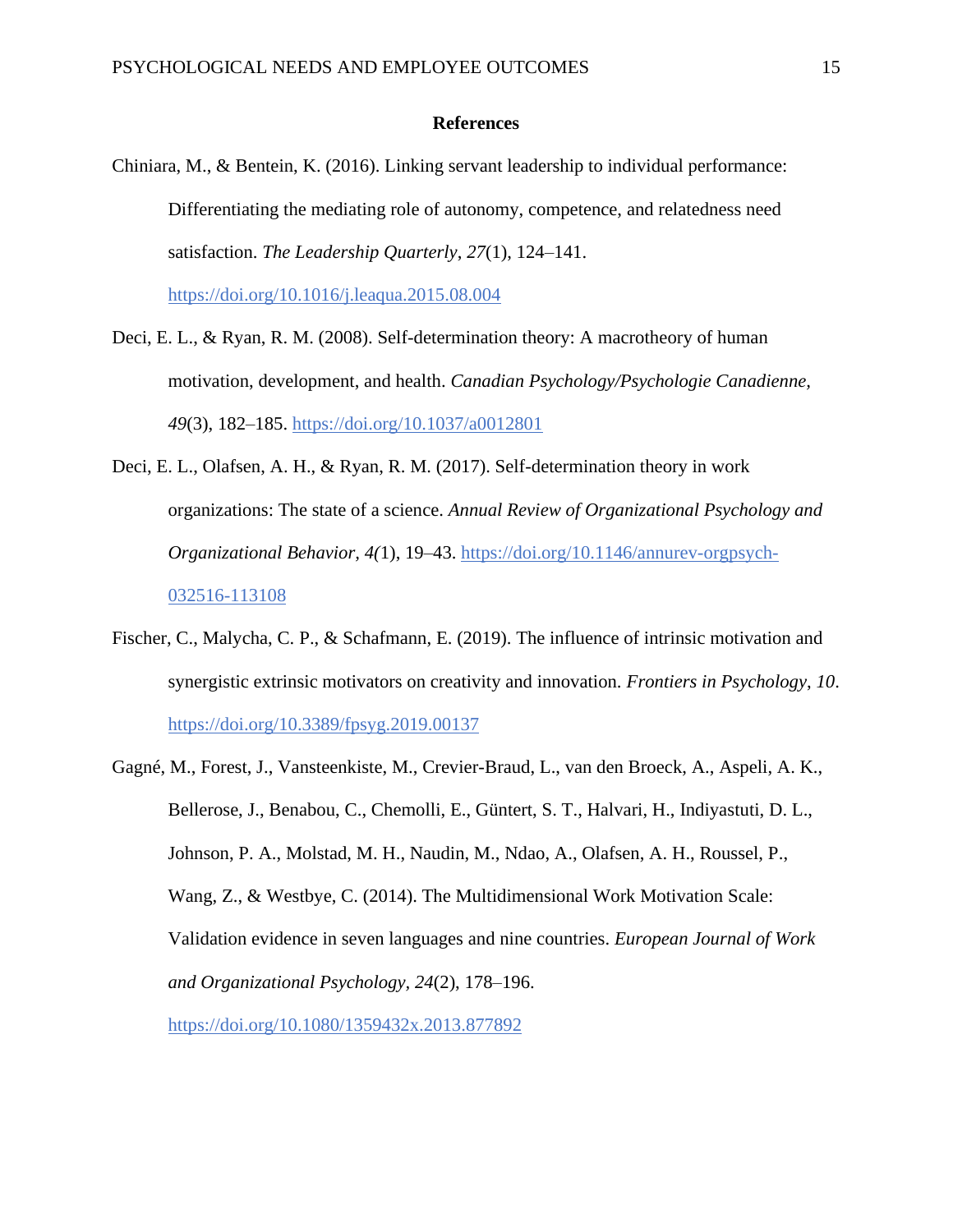- Gillet, N., Fouquereau, E., Forest, J., Brunault, P., & Colombat, P. (2012). The impact of organizational factors on psychological needs and their relations with well-being. *Journal of Business and Psychology, 27*(4), 437–450.<https://doi.org/10.1007/s10869-011-9253-2>
- Gillet, N., Morin, A. J., Huart, I., Colombat, P., & Fouquereau, E. (2020). The forest and the trees: Investigating the globality and specificity of employees' basic need satisfaction at work. *Journal of Personality Assessment, 102*(5), 702–713. [https://doi.org/10.1080/0](https://doi.org/10.1080/0%200223891.2019.1591426)  [0223891.2019.1591426](https://doi.org/10.1080/0%200223891.2019.1591426)
- Güngör, P. (2011). The relationship between reward management system and employee performance with the mediating role of motivation: A quantitative study on global banks. Procedia – *Social and Behavioral Sciences, 24*, 1510–1520. <https://doi.org/10.1016/j.sbspro.2011.09.029>
- Hu, B., Liu, J., & Qu, H. (2019). The employee-focused outcomes of CSR participation: The mediating role of psychological needs satisfaction. *Journal of Hospitality and Tourism Management, 41*, 129–137.<https://doi.org/10.1016/j.jhtm.2019.10.012>
- Kovjanic, S., Schuh, S. C., Jonas, K., Quaquebeke, N. V., & van Dick, R. (2012). How do transformational leaders foster positive employee outcomes? A self-determination-based analysis of employees' needs as mediating links. *Journal of Organizational Behavior, 33*(8), 1031–1052.<https://doi.org/10.1002/job.1771>
- Martela, F., & Ryan, R. M. (2015). The benefits of benevolence: Basic psychological needs, beneficence, and the enhancement of well-being. *Journal of Personality, 84*(6), 750–764. <https://doi.org/10.1111/jopy.12215>
- Olafsen, A. H., Niemiec, C. P., Deci, E. L., Halvari, H., Nilsen, E. R., & Williams, G. C. (2021). Mindfulness buffers the adverse impact of need frustration on employee outcomes: A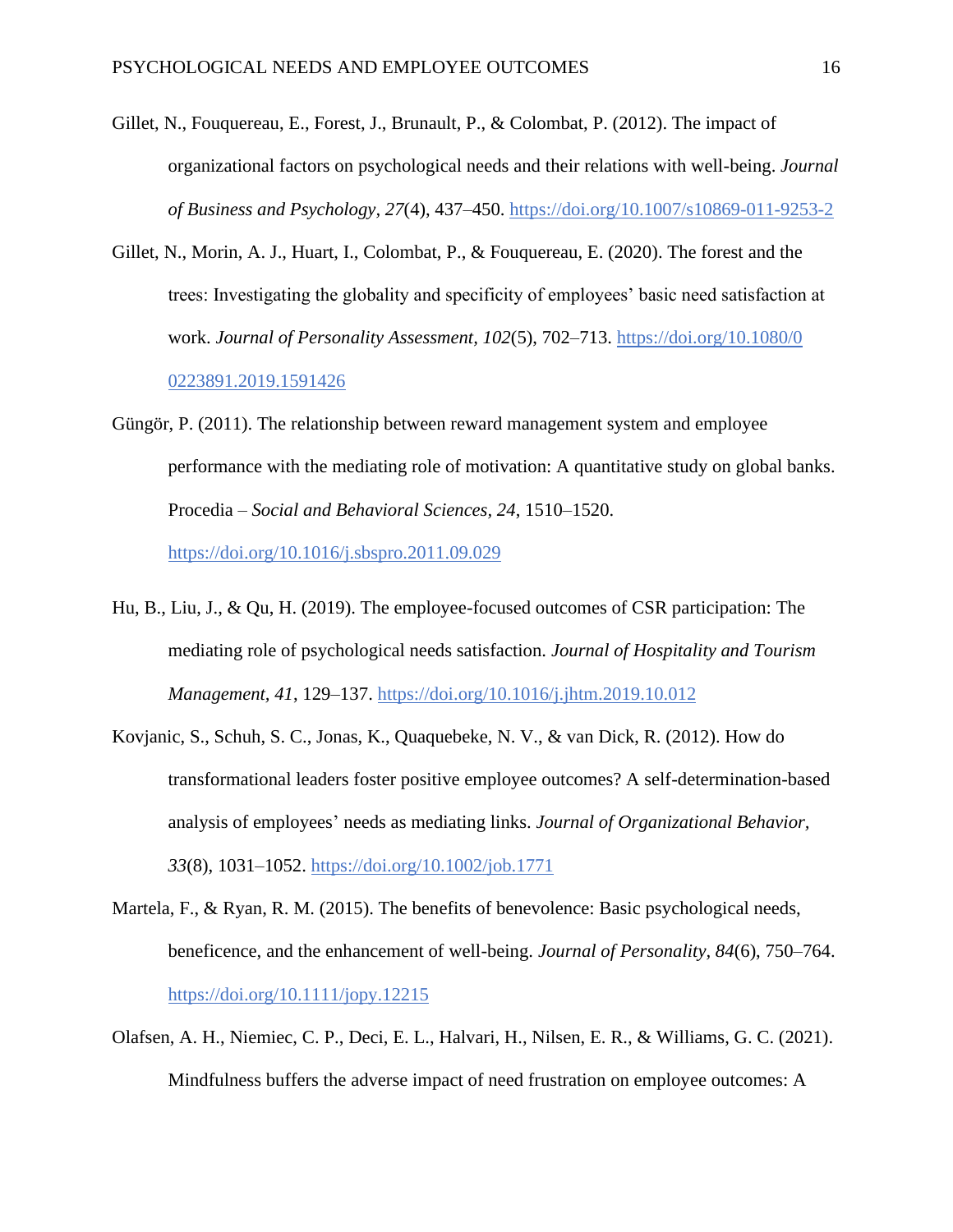self‐determination theory perspective. *Journal of Theoretical Social Psychology, 5*(3), 283–296.<https://doi.org/10.1002/jts5.93>

Shiraki, Y., & Igarashi, T. (2018). "Paying it forward" via satisfying a basic human need: The need for relatedness satisfaction mediates gratitude and prosocial behavior. *Asian Journal of Social Psychology, 21*(1-2), 107–113.<https://doi.org/10.1111/ajsp.12211>

Thibault Landry, A., Kindlein, J., Trépanier, S.-G., Forest, J., Zigarmi, D., Houson, D., Brodbeck, F. C. (2016). Why individuals want money is what matters: Using selfdetermination theory to explain the differential relationship between motives for making money and employee psychological health. *Motivation and Emotion, 40*(2), 226–242.

<https://doi.org/10.1007/s11031-015-9532-8>

- Thibault Landry, A., Egan, R., Crevier-Braud, L., Manganelli, L., & Forest, J. (2018). An empirical investigation of the employee work passion appraisal model using selfdetermination theory. *Advances in Developing Human Resources, 20*(2), 148–168. <https://doi.org/10.1177/1523422318756636>
- Thibault Landry, A., Zhang, Y., Papachristopoulos, K., & Forest, J. (2019). Applying self‐ determination theory to understand the motivational impact of cash rewards: New evidence from lab experiments. *International Journal of Psychology, 55*(3), 487–498. <https://doi.org/10.1002/ijop.12612>
- Unanue, W., Rempel, K., Gómez, M. E., & Van den Broeck, A. (2017). When and why does materialism relate to employees' attitudes and well-being: The mediational role of need satisfaction and need frustration. *Frontiers in Psychology, 8*, 1–15. <https://doi.org/10.3389/fpsyg.2017.01755>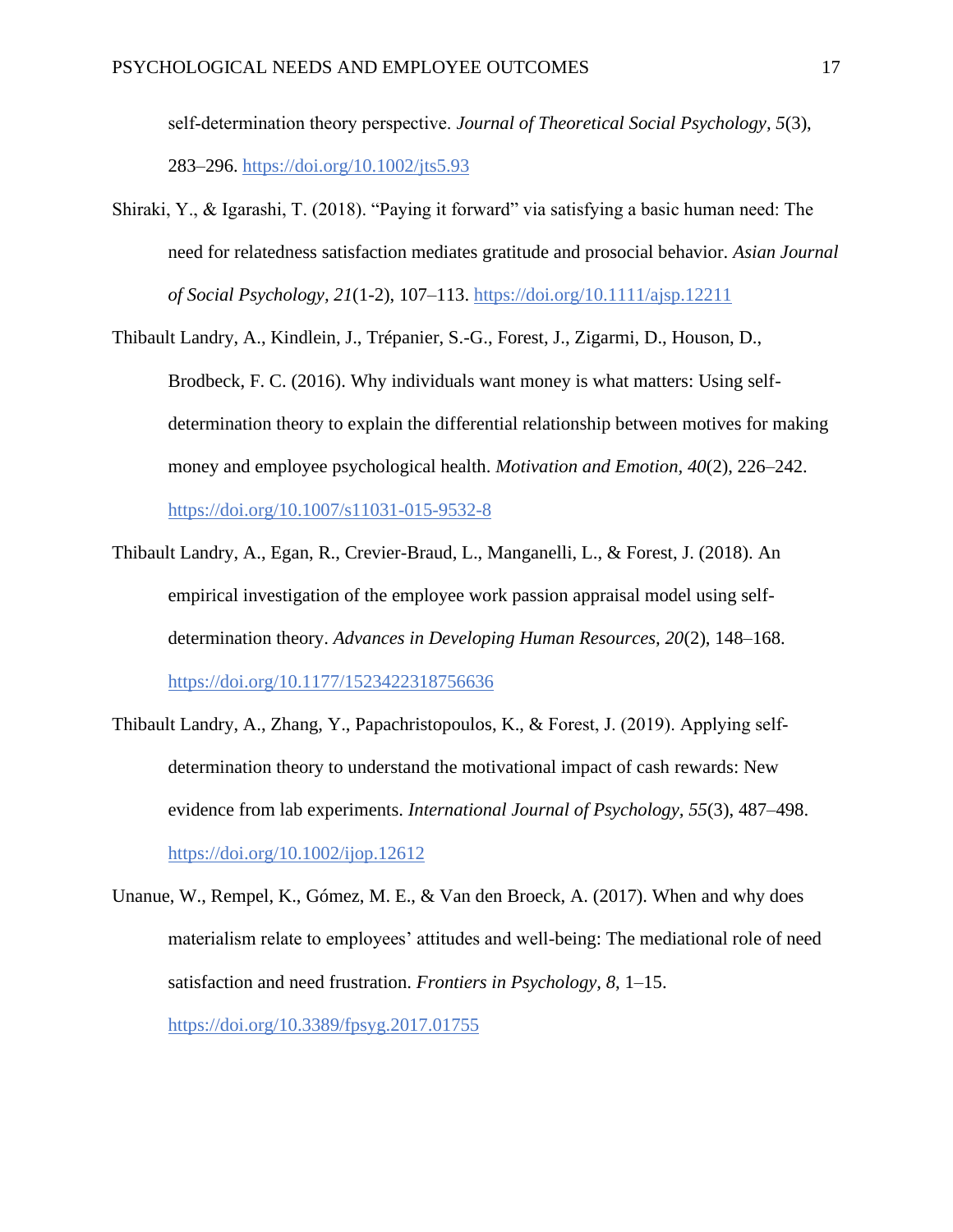- Urbanaviciute, I., Lazauskaite-Zabielske, J., Vander Elst, T., & De Witte, H. (2018). Qualitative job insecurity and turnover intention: The mediating role of basic psychological needs in public and private sectors. *Career Development International, 23*(3), 274–290. <https://doi.org/10.1108/cdi-07-2017-0117>
- Williams, G. C., Halvari, H., Niemiec, C. P., Sørebø, Ø., Olafsen, A. H., & Westbye, C. (2014). Managerial support for basic psychological needs, somatic symptom burden and workrelated correlates: A self-determination theory perspective. *Work & Stress, 28*(4), 404– 419.<https://doi.org/10.1080/02678373.2014.971920>